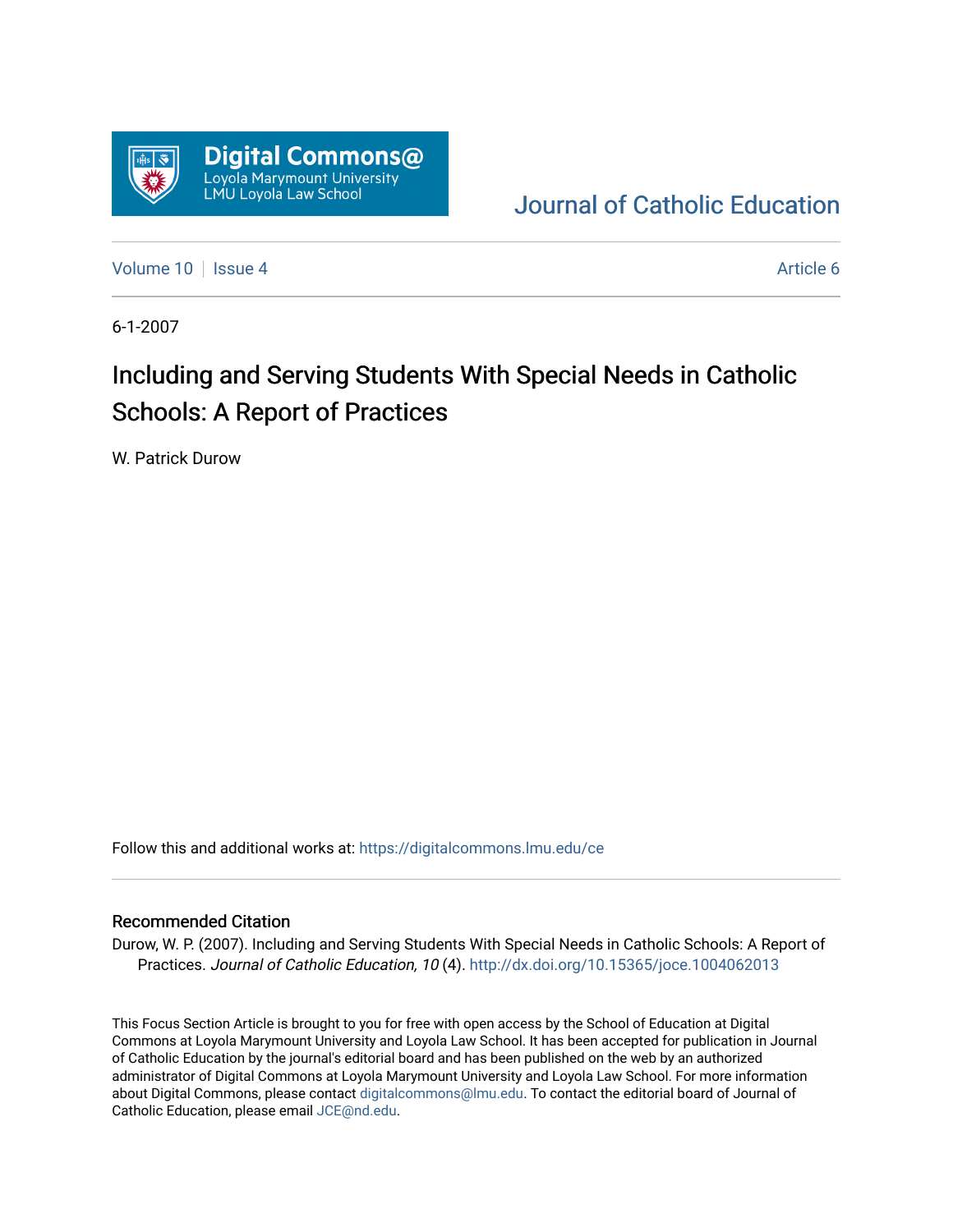# **FOCUS SECTION**

# **INCLUDING AND SERVING STUDENTS WITH SPECIAL NEEDS IN CATHOLIC SCHOOLS: A REPORT OF PRACTICES**

W. PATRICK DUROW *Creighton University*

> *Based on responses to a survey of 19 Midwestern Catholic dioceses, the author reports the mission, educational practice, and financial means utilized to serve students with special needs in Catholic schools.*

The current agenda of PK-12 education reflects a widespread, powerful concern for the success of all students. Public schools are required to be accountable to the federal government and to state departments of education for the achievement and growth of all students. Catholic schools, while often not bound by the same reporting and testing requirements as public schools, are still accountable to their constituencies. A parallel phenomenon in a few large, public school districts is the enactment of laws permitting a choice that allows parents of economically disadvantaged students and/or those in under-achieving schools to leave those ineffective schools and choose others. The parents of many students enroll in school choice programs to send their children to Catholic schools. One reason noted by Greeley (1998) is that "the Catholic schools are especially likely to be successful with students who suffer from multiple disadvantages" (p. 24). Limiting consensus on the effectiveness of Catholic schools with respect to diverse populations is a lack of data with respect to controlling for student differences between schools, however (Coons, 1997).

In the late 1990s, some research about Catholic schools reflected a concern that they were becoming elite private schools that emphasized curriculum over spiritual formation; that they were, in fact, no longer the common schools for the Catholic masses (Baker & Riordan, 1998). As religious sisters, priests, and brothers ceased to fill the roles of low-cost, "contributed services," Catholic school educators and the schools became staffed by lay faculty and costs rose such that parish financial support had to be supplemented by tuition paid by the parents of students who attended Catholic schools. As faculty costs continued to grow as a significant factor in the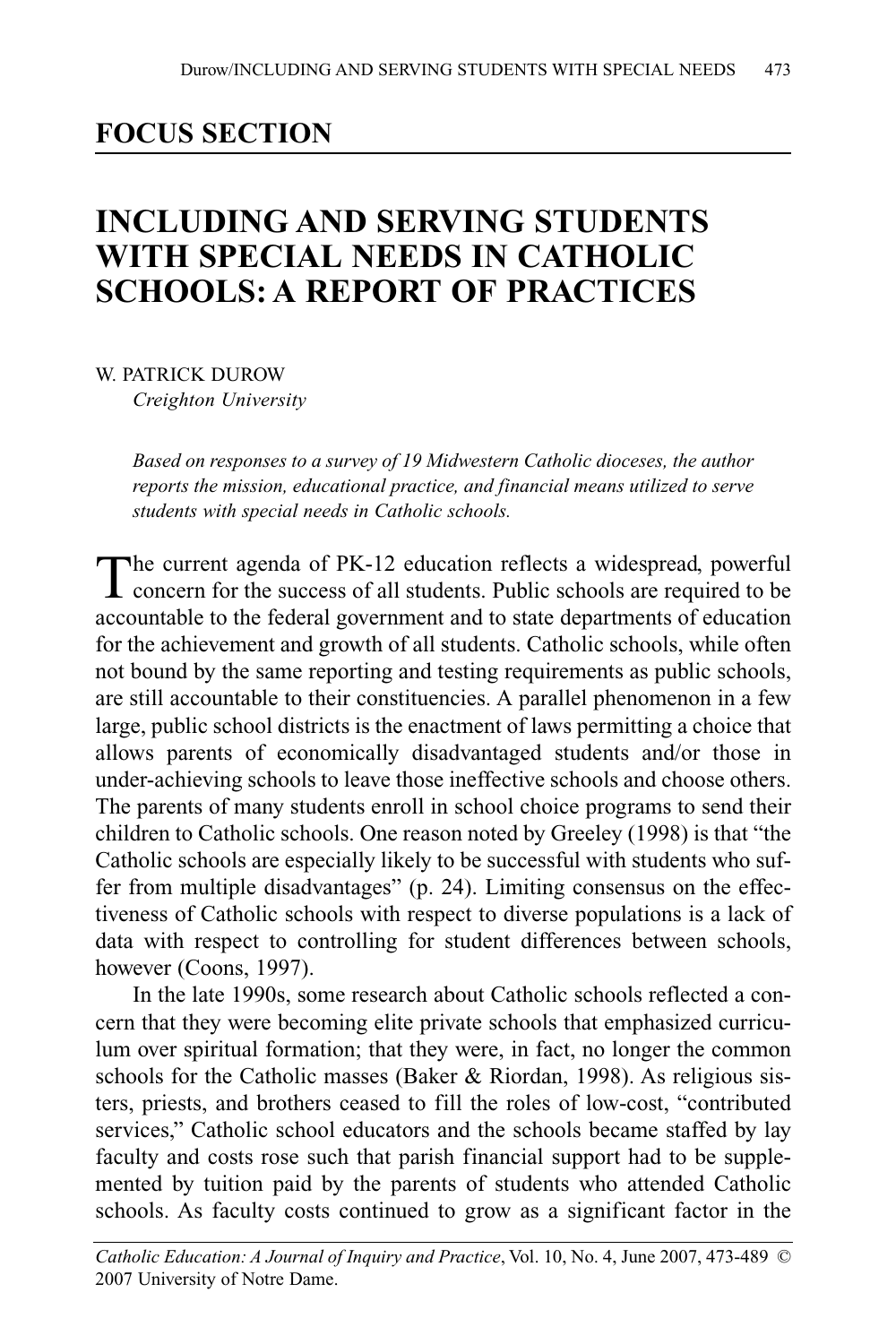operation of Catholic schools, many schools quickly concluded that they could not take on the additional costs that might be incurred in establishing programs for students with special needs. Greeley (1998) notes,

If the costs of Catholic education have forced Catholic schools to price themselves out of the market for some of the Catholic population, this is unfortunate.

However, from the church's point of view, the existence of the schools is justified because the church needs at least some young men and women who have had the experience of more intense Catholic training. (p. 25)

Thus, the notion of elitism can be framed by both family finances and the academic ability of students. Arguably, many students do not attend Catholic schools because their parents have decided it is not affordable. Others are turned away because of the inability of the schools to offer an appropriate education (Weaver & Landers, 2002).

# **PURPOSE OF THE STUDY**

The current study seeks to determine if a Midwestern group of diocesan Catholic schools considers it their mission to educate students of all abilities, the extent to which students with special needs are included in the population of Catholic schools, the types of special needs served, how students with special needs are served when included, whether Catholic schools incur additional costs in providing special needs services, and how those costs are met if incurred.

An overview of current research is provided, followed by a description of the research process and findings, themes present in the results, exemplary programs, implications for Catholic schools and policymakers, and questions for further study.

# **THE PERTINENT LITERATURE**

# **THE INCLUSIVE MISSION OF THE CATHOLIC CHURCH**

Regarding the inclusion of students with special needs in Catholic schools, Church documents state that "costs must never be the controlling consideration…since provision of access to religious functions is a pastoral duty" (United States Conference of Catholic Bishops, 2002). While Catholic schools have not compiled comprehensive statistics on the number of students with special needs served, Catholic schools are often perceived, however, as being less diverse and more academically elitist than public schools. "Catholic high schools do not generally have a reputation for serving stu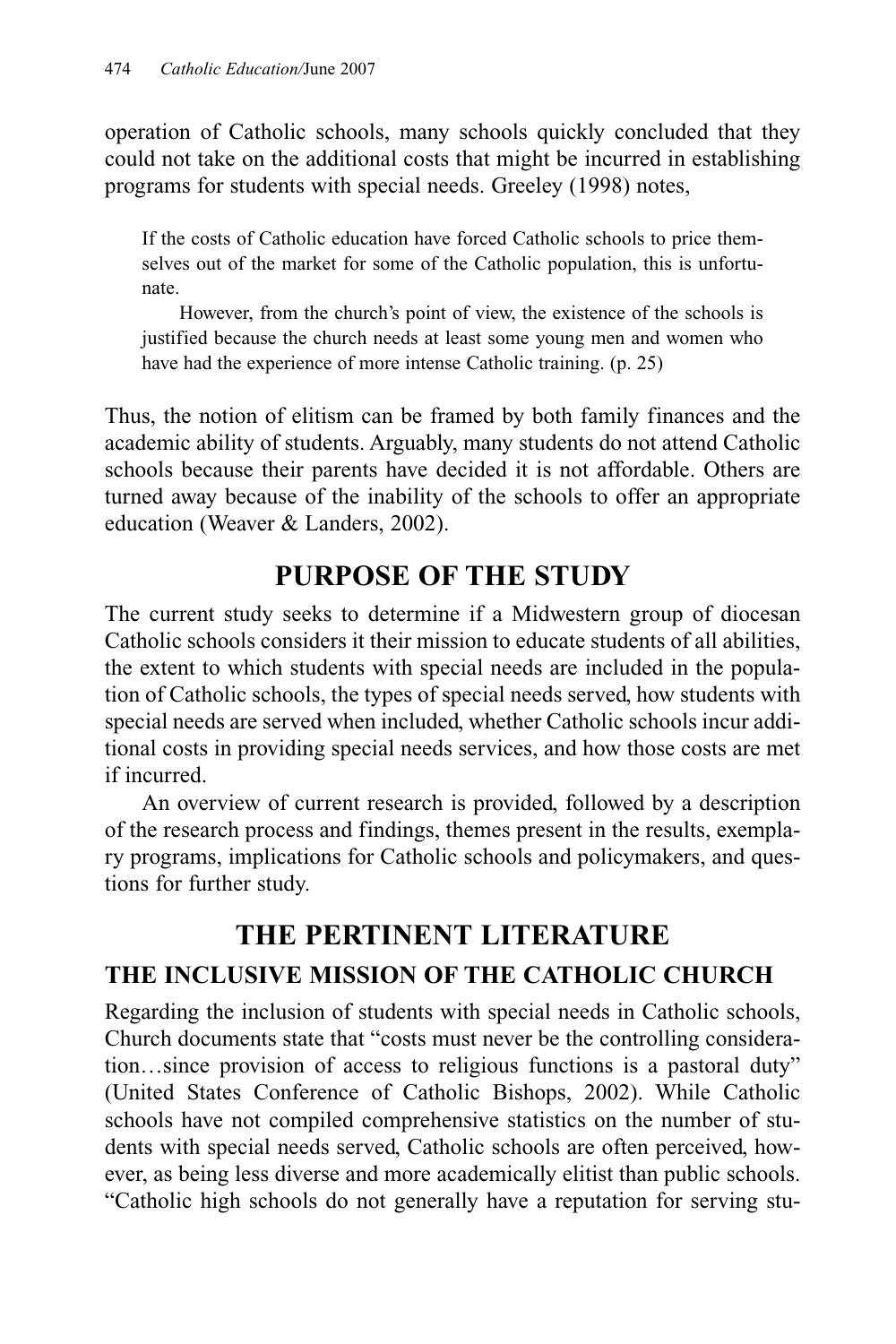dents with special needs" (Powell, 2004, p. 86). The provision of such services is an extra factor in determining parish and school resources (Russo, Massucci, Osborne, & Cattaro, 2002). Powell (2004) reports that Catholic schools either do not have or do not choose to provide the resources. Catholic schools typically have higher teacher to student and adult to student ratios (Coons, 1997). Given those conditions, parents of Catholic students with special needs are sometimes forced to choose between their desire for Catholic education and the need for special services (Russo et al., 2002).

### **INDIVIDUALS WITH DISABILITIES EDUCATION ACT (IDEA)**

Russo et al. (2002) present a most thorough summary of the tenets of the Individuals with Disabilities Education Act of 1997 (2000) as it applies to students in Catholic schools. Legally, these tenets are derived from the "child benefit theory" and "Lemon test" principles articulated by the United States Supreme Court and affirmed recently by the same court in *Agostini v. Felton* (1997), with respect to Title I services on-site. The salient points are:

- IDEA regulations require the identification of all children with disabilities, including those in non-public schools.
- Students with disabilities in religiously affiliated schools are entitled to receive services on-site.
- IDEA caps what public schools must spend for students with disabilities in non-public schools, but those schools and districts may elect to spend more.
- Likewise, IDEA requires that funding be available to non-public school students if needed, but the funds may not finance all the services that a student needs.
- Public funds may not be used to finance existing non-public school programs, but public schools may finance a variety of special services, including employment of private school teachers outside of their regular employment hours.
- Students with disabilities in private schools have the right to services from teachers who have the same qualifications as those in public schools, but the services may be less in quantity than those supplied to public school students because of the funding cap mentioned above.
- *Agostini v. Felton* (1997) specifically prohibits team teaching by teachers employed by public and religiously affiliated schools in the religiously affiliated school (Russo et al., 2002).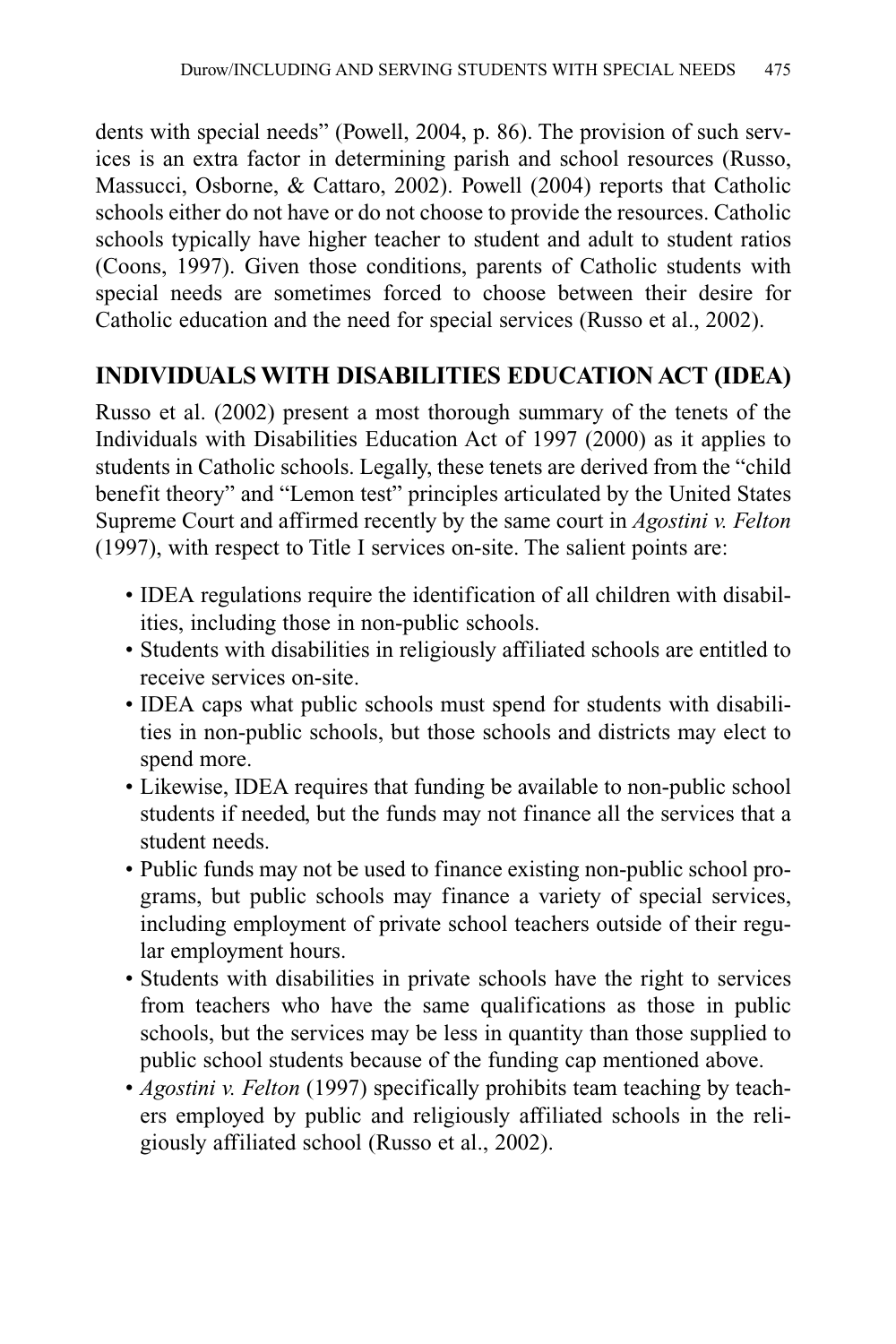In addition, McDonald (2000) reports the following:

- Public school districts are required to consult with private schools about services, but the public school has the final decision.
- Services may be provided on-site in the Catholic school, but there is not an obligation to do so.
- Transportation for services is required.
- When state averages are compared, IDEA provides less than 10% of special education funding.

The Individuals with Disabilities Education Act of 1997 describes students with disabilities by means of the following categories: mental retardation; vision, hearing and speech or language impairments; serious emotional disturbance; orthopedic impairments; autism; traumatic brain injury; other health impairments; and specific learning disabilities. English Language Learners (ELL), English as a Second Language Learners (ESL), and students who deal with obsessive compulsive disorder, anxiety disorder, depression, bipolar disorder, physical disabilities, Tourette's syndrome, and behavior and attention deficit disorders are included in this study. The special needs categories "gifted" and "eating disorders" are included in this study, but are not categories described in IDEA.

# **FINANCING STRATEGIES**

The National Catholic Educational Association (NCEA) has reported that Catholic schools utilize minimal, incremental state and federal funding (Tracy, 2000). Noting the lack of solid statistics on Catholic school students with special needs and that Catholic schools generally do not have or provide the resources for services to students with special needs, Powell (2004) observes that financial cooperation between the school and parents is becoming typical on the elementary level (p. 89). Powell further describes the situation at Paul VI High School in Arlington, Virginia, where parents agreed to pay as much as \$1,200 in addition to tuition for each student with a disability in 1998-1999. In 2003, fully 216 of 1,140 students had identified disabilities, and the 2003-2004 extra cost ranged from \$2,300 to \$3,500. Fundraising and parent and faculty commitment to the service of students with special needs is noted, especially by virtue of the school's practice of assigning its most effective teachers to work with students with special needs (Powell, 2004).

Cardinal Dougherty High School in Philadelphia features the integration of students with special needs, many of whom are too challenged to be included in a regular academic curriculum, into a regular Catholic high school by means of a "Best Buddies" program (Ryan, 2001). The students with special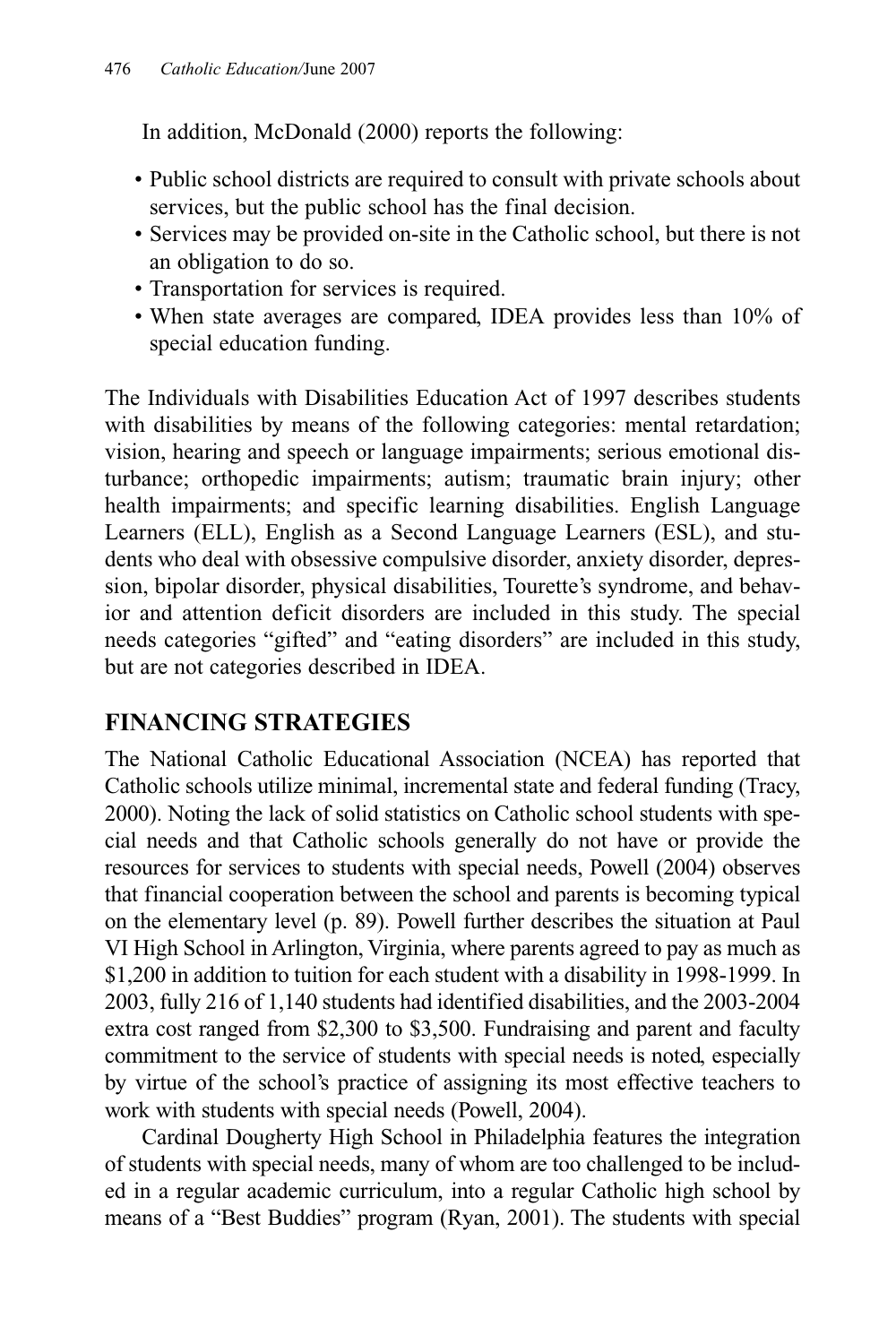needs' home school, Our Lady of Confidence, was built in 1954 to serve only students with special needs. In a recent personal communication with Counselor Jack Fitzsimmons and administrator Diana Van Fine, the author learned that the "Best Buddies" school-within-a-school program is in its seventh year and continues to serve about 60 students with mild to moderate handicaps. The extra costs associated with three full-time special education teachers, three teacher assistants, and a number of therapists are financed in the following ways: student tuition, with special needs students paying the standard tuition rate; subsidies from Catholic Charities, who originally financed 100% of the extra costs; and fund-raising. Serving as a "Best Buddy" is highly popular with Cardinal Dougherty students, who mentor during the school day and spend time socializing with their buddy outside of regular school hours.

### **METHOD**

### **THE PARTICIPANTS**

The participants in this study are Catholic diocesan superintendents or their designees. Dioceses falling into a general geographical description of "Midwestern" were identified through a web search. One to three dioceses from each state were invited to participate. Minnesota and North Dakota were the northernmost states, and Oklahoma was southernmost. Nebraska and South Dakota were westernmost, while Ohio was the easternmost state contacted. Twenty-six diocesan offices of Catholic schools were identified and 19 responded. The first invitation was made via e-mail with the survey instrument attached. Participants were asked to complete the questionnaire and return it via e-mail. When sufficient time had elapsed for those responses to have occurred, a "hard copy" of the instrument was mailed to the school offices not responding. While there is some variation in the size of reporting Catholic school systems, size is not a consideration in either the questions asked or the categorization of the responses.

### **PROCEDURE**

The survey instrument begins with a confidentiality statement. The author then enumerates the questions that the study intends to answer.

As noted earlier, special needs are identified as any of the following: mental retardation; vision, hearing, and speech impairments, including ELL and ESL; serious emotional disturbances, including obsessive compulsive disorder, anxiety disorder, depression and bipolar disorder; orthopedic impairments, including physical handicaps and severe and profound mental or physical handicaps; autism spectrum disorders; traumatic brain injury; other health impairments, including Tourette's syndrome; and learning dis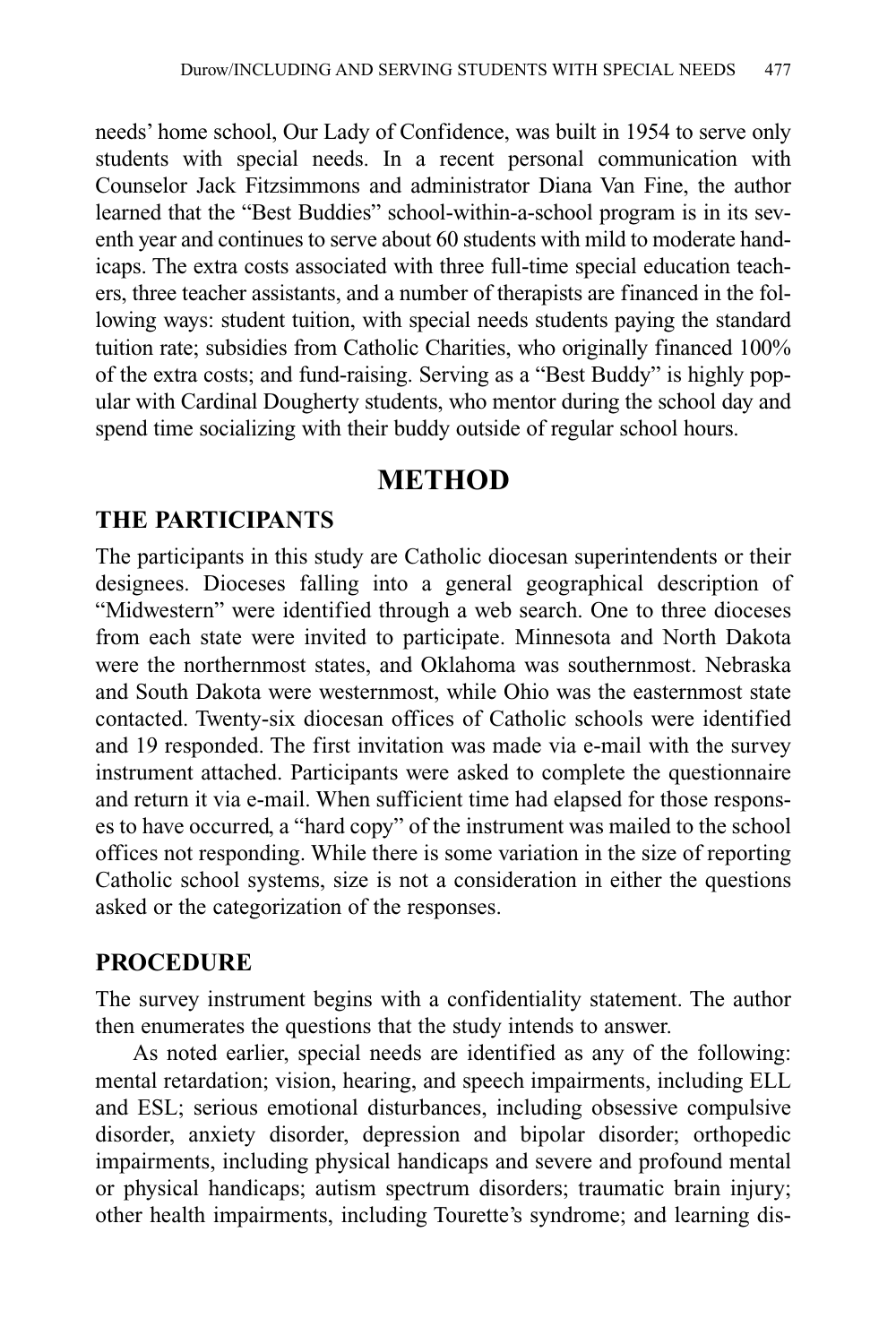abilities, including behavior disorders and attention deficit disorders. The categories of "gifted" and "eating disorder" are included in this study, but they are not IDEA categories.

Supplying directions for completing and returning the instrument, the author collected information via selected response questions that sought information on mission, types of students with special needs served in Catholic elementary and secondary schools, means used to serve those elementary and secondary students with special needs, the incidence of extra costs, and resources used to meet those costs. Following the selected response section, the author included two constructed response questions dealing with barriers to service of students with special needs and suggested solutions to eliminate those barriers.

### **FINDINGS**

### **DISPOSITIONS**

A total of 16 of the 19 diocesan representatives responding indicated that it was the mission of the Catholic schools in that diocese to make a Catholic education available to all students who desired it. Interestingly, however, only 8 of the respondents indicated that the mission intentionally included students with special needs. Ten respondents indicated that the mission of the schools in their diocese did not intentionally include students with special needs, and one diocese did not respond. A total of 15 of the 19 respondents indicated that a "special needs identification process" exists in the elementary schools of the diocese (4 responded "no"), and 14 indicated that elementary schools in the diocese generally serve students with identified special needs (one indicated both "yes" and "no").

A total of 14 respondents also indicated the existence of a special needs identification process in the secondary schools of the diocese, while 4 indicated "no" and one not applicable.

Two of these latter 4 had also indicated no elementary process, but 2 had indicated an elementary student identification process. While 12 of the 19 respondents indicated that secondary schools in the diocese generally served students with identified special needs, 5 indicated "no" and 2 did not respond.

Nine respondents indicated that elementary schools in the diocese were more committed to serving students with special needs than secondary schools, while 10 replied "no" or did not respond. Only one diocese indicated a greater commitment to secondary students with special needs than elementary.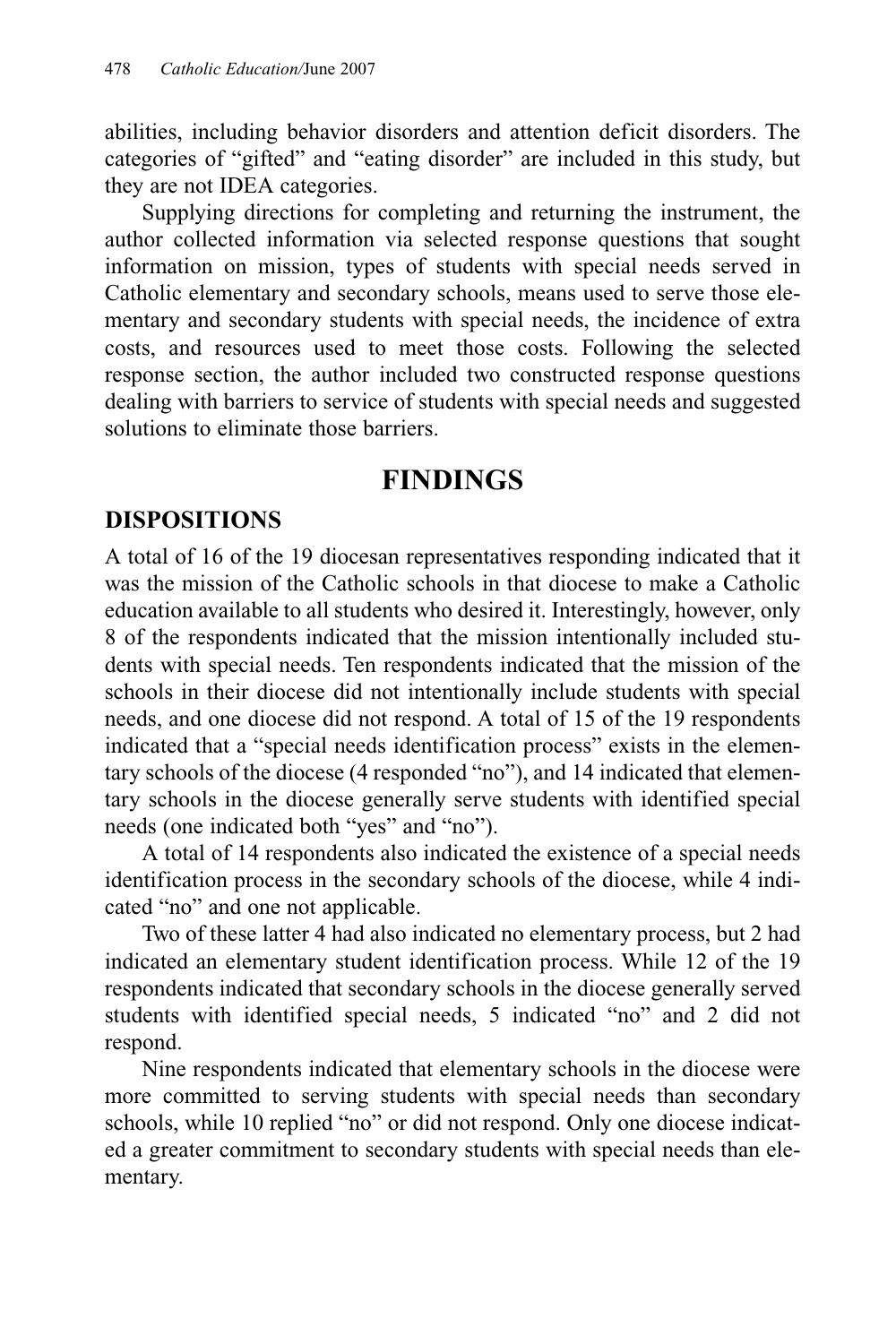#### Table 1

| Statement                                                                                                                                      | Yes          | N <sub>0</sub> | n/a            |
|------------------------------------------------------------------------------------------------------------------------------------------------|--------------|----------------|----------------|
|                                                                                                                                                |              | $n = 19$       |                |
| Does the mission of the Catholic schools in the diocese<br>promote the availability of a Catholic education for all<br>students who desire it? | 16           | 3              | $\Omega$       |
| If so, does the mission intentionally include students with<br>special needs?                                                                  | 8            | 1              | 10             |
| Is there a special needs identification process in the<br>elementary schools of the diocese?                                                   | 15           | 4              | $\theta$       |
| Do elementary schools in the diocese generally serve students<br>with identified special needs?                                                | 14           | 4              | 1              |
| Is there a special needs identification process in the secondary<br>schools of the diocese?                                                    | 14           | $\overline{4}$ | 1              |
| Do secondary schools in the diocese generally serve students<br>with identified special needs?                                                 | 12           | 5              | $\overline{c}$ |
| Are elementary schools more committed than secondary<br>schools to serving students with special needs?                                        | 9            | 8              | $\mathfrak{D}$ |
| Are secondary schools more committed than elementary<br>schools to serving students with special needs?                                        | $\mathbf{1}$ | 17             | 1              |

#### *Catholic Schools' Mission and Inclusion of Students with Special Needs*

#### **CURRENT PRACTICE**

#### **Elementary Schools**

Respondents were first asked to estimate the percentage of students with special needs who are served in the Catholic elementary schools of the diocese. While 3 offered no estimate, the other respondents indicated percentage ranges from 1% to 25%. The mean percentage was 9%, the mode was 5%, and the median was 8%.

Diocesan officials were asked to identify the types of student special needs that are served in the elementary schools of the diocese. All respondents indicated that their Catholic elementary schools served students with mild/moderate learning disabilities, mild behavior disorders, attention deficit and attention deficit with hyperactivity disorders, and vision, speech,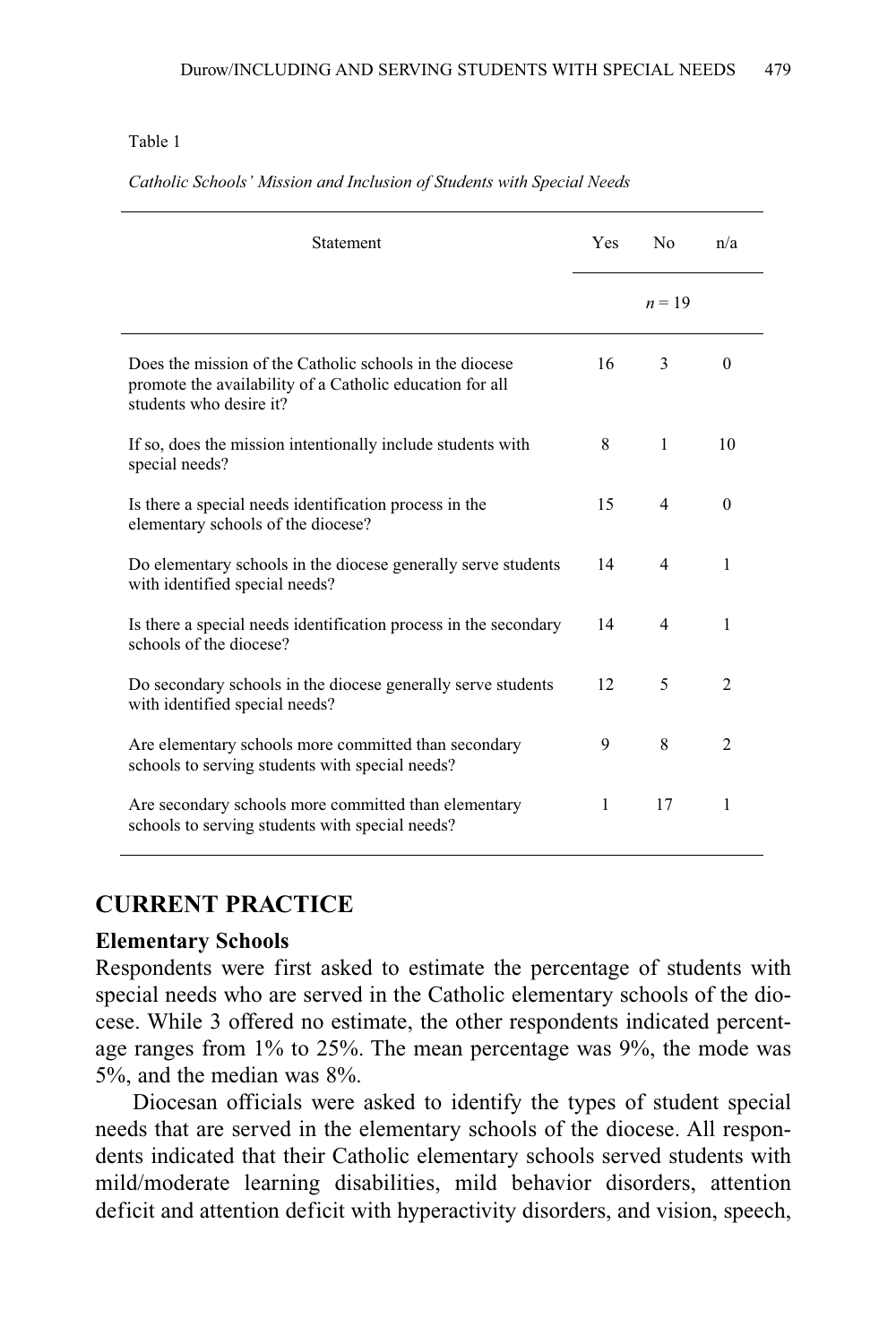or hearing impairment. Sixteen systems provided service to elementary students with anxiety disorders and physical handicaps. Fifteen served students suffering from depression. A total of 14 of 19 served mentally disabled students, those with ESL/ELL special language needs, and those with Tourette's syndrome. Eleven of 19 reporting Catholic school systems indicated service to students with obsessive compulsive disorders, and 9 systems served students with brain injuries or bipolar disorder. Only 2 diocesan systems provided service to severely and profoundly disabled students. In non-IDEA disability categories, 16 systems provided service to elementary students identified as gifted and 14 served students with eating disorders.

#### Table 2

*Types of Special Needs Served in Catholic Elementary and Secondary Schools* 

| Type of special need                               | Elementary<br>schools<br>$n = 19$ | Secondary<br>schools<br>$n = 17$ |
|----------------------------------------------------|-----------------------------------|----------------------------------|
| <b>IDEA</b> disability categories                  |                                   |                                  |
| Learning disability                                | 19                                | 17                               |
| <b>BD/ADD/ADHD</b>                                 | 19                                | 16                               |
| Vision, speech, hearing or language<br>impairments | 19                                | 16                               |
| <b>ESL/ELL</b>                                     | 14                                | 13                               |
| Mental handicap (retardation)                      | 14                                | 10                               |
| Physical handicap (i.e., wheelchair bound)         | 16                                | 11                               |
| Severe and profound handicaps                      | 2                                 | 2                                |
| Autism spectrum disorders                          | 13                                | 8                                |
| Obsessive compulsive disorder                      | 11                                | 8                                |
| Traumatic brain injury                             | 9                                 | 5                                |
| Anxiety disorders                                  | 16                                | 12                               |
| Depression                                         | 15                                | 15                               |
| Bipolar disorder                                   | 9                                 | 6                                |
| Tourette's Syndrome                                | 14                                | 6                                |
| Non-IDEA disability categories                     |                                   |                                  |
| Gifted                                             | 16                                | 13                               |
| Eating disorders                                   | 14                                | 14                               |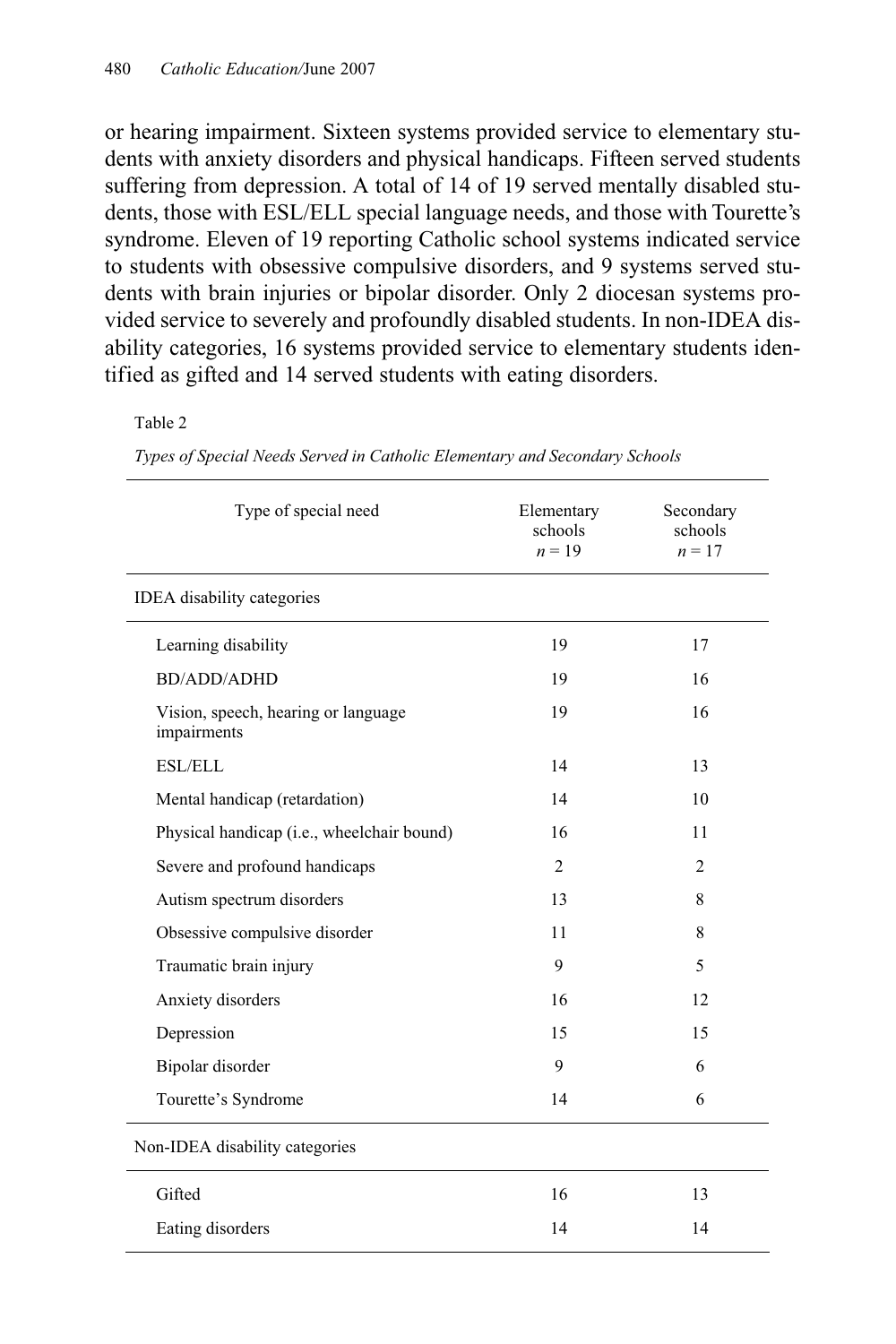Catholic school systems responding to the study served their elementary students with special needs primarily through classroom teacher adjustments (19/19), use of special materials (15/19), through services provided by local public schools (15/19), certified special educators (14/19), paraprofessionals (13/19), and learning consultants/instructional facilitators (11/19) employed by the Catholic schools. Strategies utilized less frequently were reported to be smaller classes and special care teams. Seventeen of the 19 respondents indicated that there were additional costs to the Catholic elementary schools associated with serving students with special needs. Tables 1, 2, and 3 summarize these data.

#### Table 3

| Strategy used                                           | Elementary<br>schools<br>$n = 19$ | Secondary<br>schools<br>$n = 16$ |
|---------------------------------------------------------|-----------------------------------|----------------------------------|
| Adjustments by regular teacher in classroom             | 19                                | 16                               |
| Certified special educators employed by Catholic school | 14                                | 11                               |
| Paraprofessionals                                       | 13                                | 7                                |
| Smaller class sizes                                     | 8                                 | 10                               |
| Special materials                                       | 15                                | 11                               |
| Personnel or services from public schools               | 15                                | 8                                |
| Learning consultants or instructional facilitators      | 11                                | 7                                |
| Care teams                                              | 3                                 | $\overline{4}$                   |
| Other                                                   | $\overline{2}$                    | 1                                |
|                                                         |                                   |                                  |

*Strategies Used by Catholic Schools to Serve Students with Special Needs*

#### **Secondary Schools**

Respondents were first asked to estimate the percentage of students with special needs who are served in the Catholic secondary schools of the diocese. While 4 offered no estimate, the respondents indicated percentage ranges from .5% to 22%. The mean percentage was 8.3%; the mode was 5, 10, and 20%, and the median was 8.5%.

Seventeen of the 19 respondents reported about their Catholic secondary schools. All 17 of the school systems indicated that Catholic secondary schools served students with mild/moderate learning disabilities. Sixteen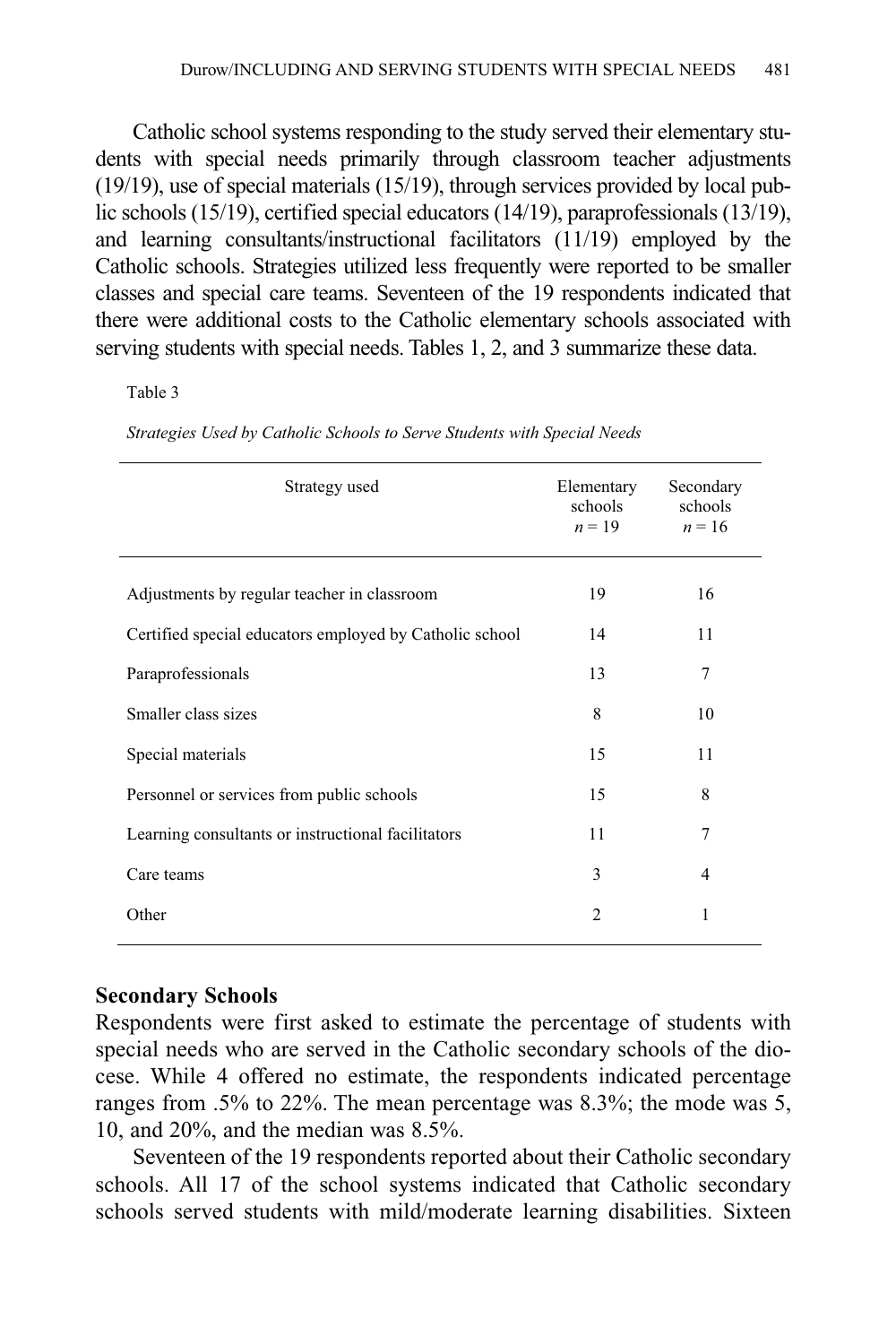systems served secondary students with mild behavior disorders, attention deficit disorder, and vision/speech/hearing disorders. Fifteen systems' secondary schools served students with depression, and 12 served students with anxiety disorders. Thirteen systems provided service to secondary students with ESL/ELL needs. A total of 11 diocesan systems provided service to students with physical handicaps, 10 to those with mental handicaps, 8 to those with autism and obsessive compulsive disorder, 6 to students with Tourette's syndrome and bipolar disorder, and 5 to students with a brain injury. Finally, the same 2 systems that provided service in Catholic elementary schools to students severely and profoundly handicapped also provided that service to secondary students. Reporting on non-IDEA disability categories, 14 systems helped students with eating disorders, and 13 provided service to secondary gifted students.

With respect to the means chosen to serve secondary students with special needs, Catholic school systems responding to this portion of the study (16) indicated that they all utilize classroom teacher adjustments. Eleven of the 16 dioceses responding noted use of certified special educators employed by the Catholic schools and use of special materials. Ten systems use smaller classes, while 8 utilize services provided by the local public school district. Seven systems employ paraprofessionals and learning consultants/instructional facilitators. Four systems indicated use of a "care team." Of the 16 respondents to this portion of the study, 14 indicated additional costs to Catholic secondary schools associated with serving students with special needs. The same 2 systems that indicated no additional costs on the elementary level repeated that report for secondary student programs.

### **RESOURCES**

Describing the resources Catholic school systems use to meet the additional costs of special needs programming is a central purpose of this study. A total of 17 of the 19 dioceses responding reported on their use of resources for students with special needs. Fifteen of the 17 indicated that they use regular Catholic school funds to serve students with special needs. Twelve systems indicated use of federal funds and local public school district funds. Ten diocesan systems reported use of funds from their states, such as block grant funds. Eight systems applied funds from special benefactors to the costs of special needs services. Seven used funds from special grants they had received. Six systems employed funds derived from Catholic school foundations. Five dioceses did special fund raising to offset special needs costs. One system had special tuition surcharges, and one other system supplied extra diocesan funding supplements for those student costs. Data on resources are reported in Table 4.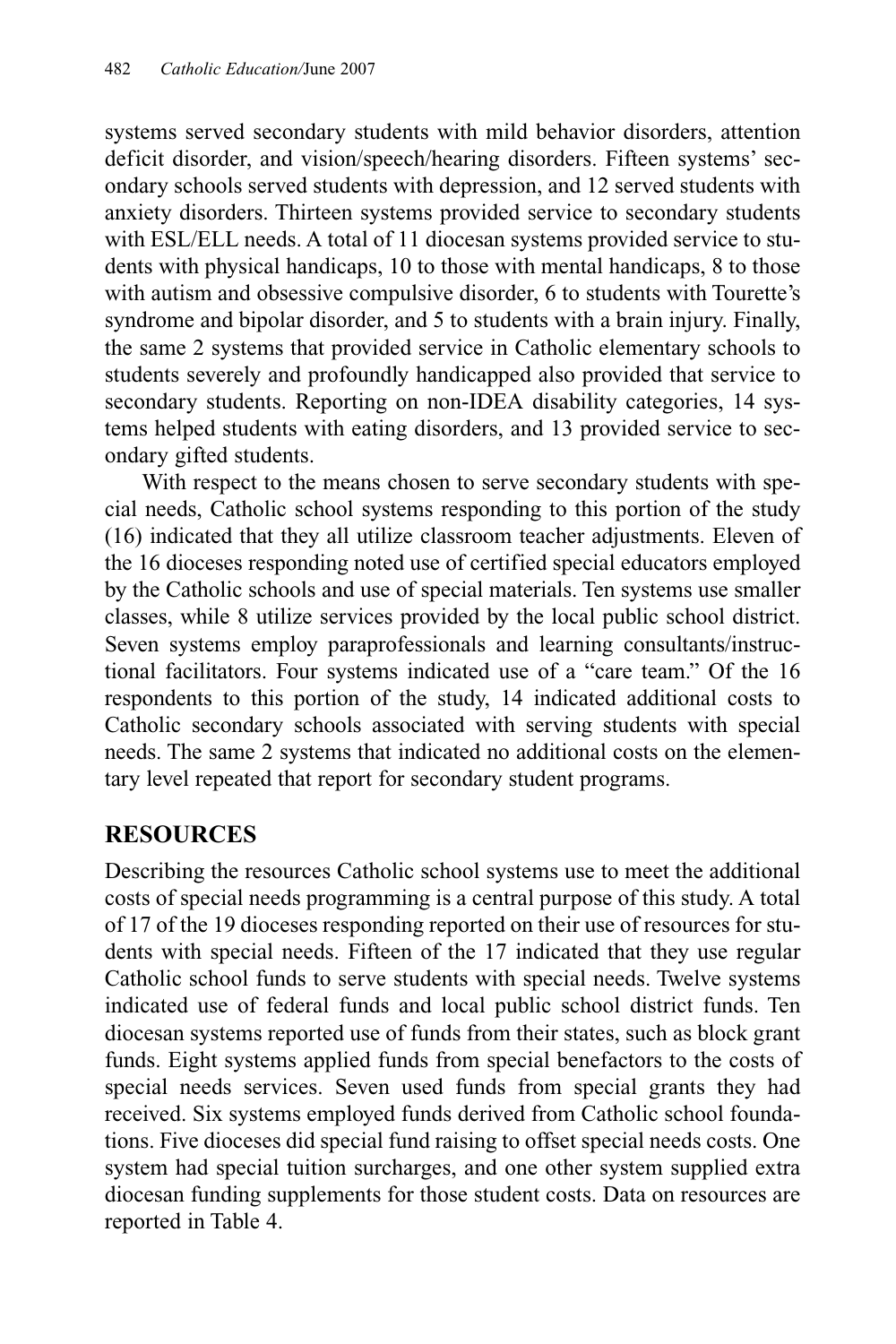#### Table 4

| Type of resource                                                                                        | Number of<br>dioceses using<br>$n=17$ |
|---------------------------------------------------------------------------------------------------------|---------------------------------------|
| Federal funds                                                                                           | 12                                    |
| State funds                                                                                             | 10                                    |
| Local public school district funds                                                                      | 12                                    |
| Regular Catholic school funds (tuition, parish school subsidy)                                          | 15                                    |
| Tuition surcharges for students with special needs                                                      | 1                                     |
| Special fundraising                                                                                     | 5                                     |
| Catholic school foundation                                                                              | 6                                     |
| Diocesan supplements to schools for additional costs incurred in<br>serving students with special needs | 1                                     |
| Grants                                                                                                  | 7                                     |
| Special benefactors                                                                                     | 8                                     |

*Resources Used by Catholic Schools to Serve Students with Special Needs*

# **BARRIERS THAT INHIBIT CATHOLIC SCHOOLS FROM SERVING MORE STUDENTS WITH SPECIAL NEEDS**

Responding to a constructed response question concerning significant barriers to the service of students with special needs in Catholic schools, systems reported the following:

- Fourteen indicated limited funds as a barrier.
- Seven systems indicated teachers untrained in working with students with special needs and/or a shortage of teacher candidates with special education certification, even if the schools could afford to hire them.
- Three systems noted classroom teachers not confident in their ability/skills for serving students with special needs.
- Five systems reported age of existing school buildings, resulting in accessibility and space issues as significant barriers.
- Two respondents saw the absence of a mindset/commitment in Catholic school and parish leadership that service to students with special needs is important as a barrier.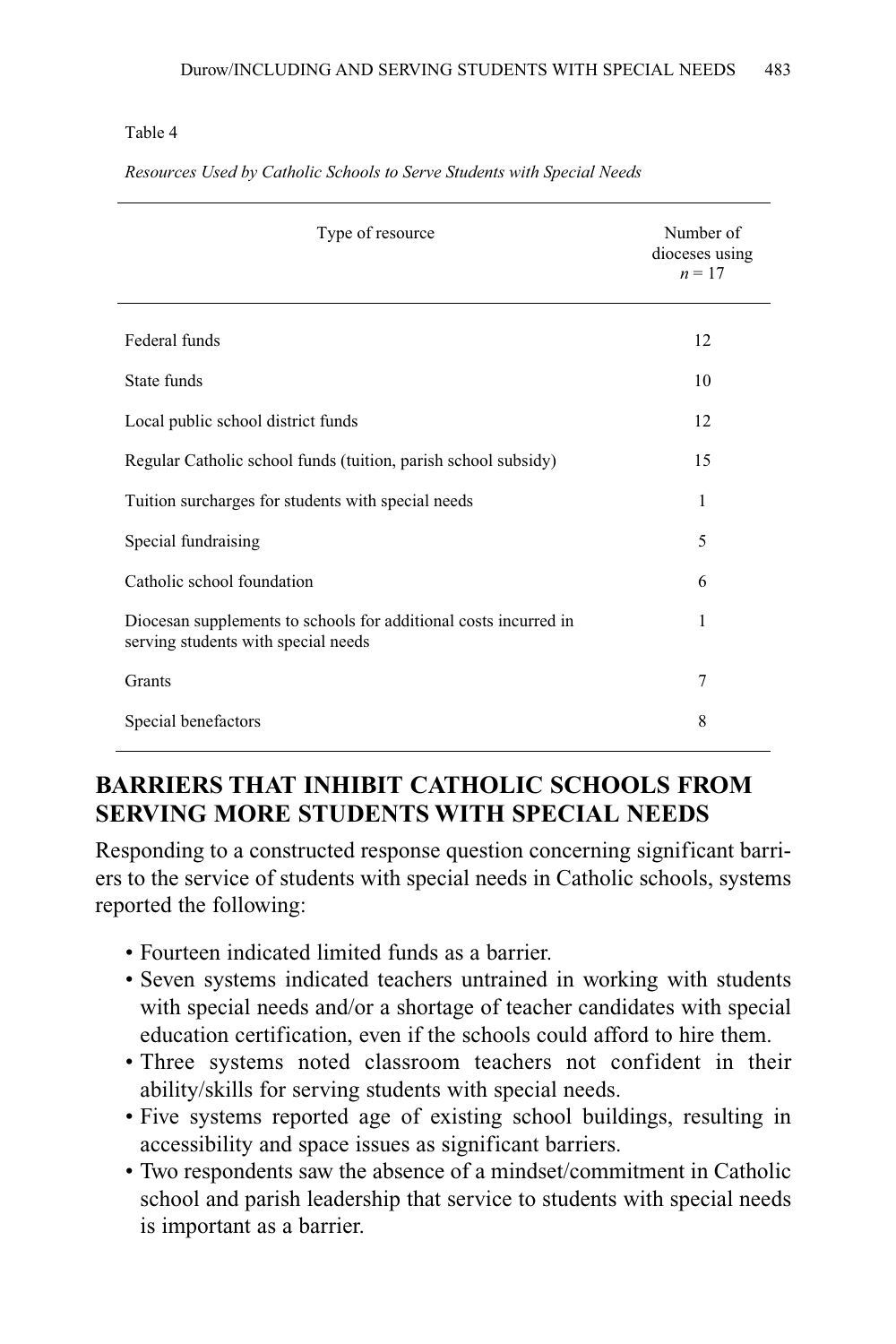- Other barriers noted once were:
	- A perception that there is a "one size fits all" approach that helps students with special needs;
	- A perception that public schools and Catholic schools serve students with special needs very differently;
	- Better education of students about students with special needs;
	- Demands on teachers to deal with multiple aspects of diversity;
	- Lack of cooperation with public schools;
	- Catholic school admission standards that rule out students with special needs.

# **SOLUTIONS TO THE BARRIERS NOTED**

Study participants made the following suggestions as solutions to the barriers noted above:

- Regarding finances:
	- more equitable monies should be sought from IDEA;
	- more teacher preparation grants:
	- special diocesan subsidies for parents of students with special needs to pay increased tuition;
	- public school providing more services on site;
	- improved federal and state support including funds for facility enhancement;
	- asking parents to pay higher tuition to offset additional costs;
	- finding reliable sources of funds, such as the establishment of a foundation to provide sustained funds beyond start-up efforts.
- Regarding the mission and commitment of Catholic schools to service of students with special needs:
	- Five respondents suggested faculty, parent, board member and pastor education on why students with special needs should be included in the Catholic school and how it can be done.
	- Parishes and schools should conduct needs assessments to establish facts.
- To improve faculty "confidence:"
	- Four systems suggested more faculty education, perhaps via coaching models such as described below.
	- Use of learning consultants to guide faculties.
	- More teacher participation in Individualized Education Planning (IEP) procedures.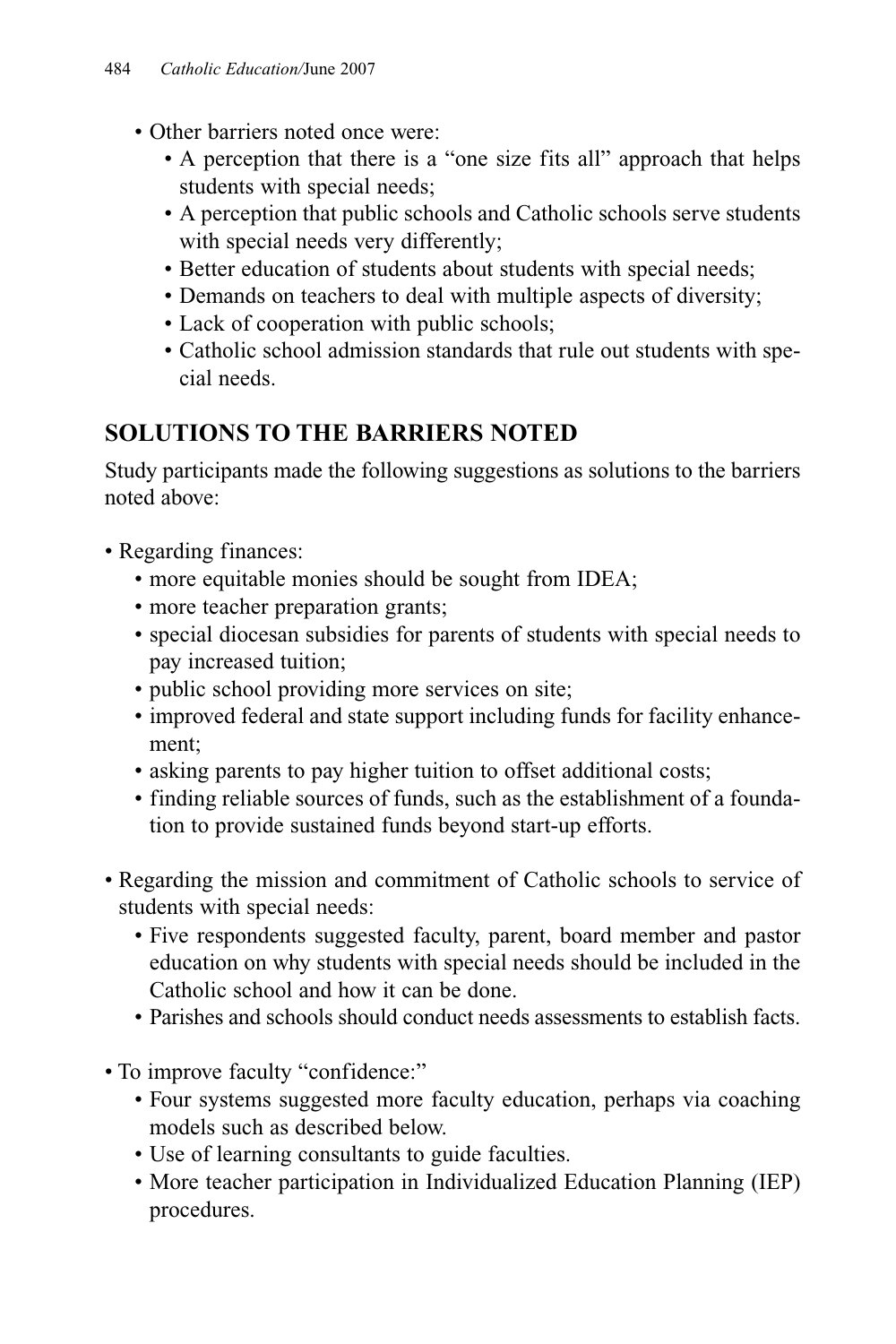• Finally, one respondent suggested that diocesan accreditation procedures or policies might include a component that requires the identification of students with special needs in each school.

### **NOTABLE CURRENT PRACTICES**

A number of the dioceses responding to this study included details of programs already developed to serve students with special needs. The Archdiocese of St. Louis has employed a learning consultant model for more than 10 years. The consultant works with classroom teachers to aid in understanding of student special needs and development of strategies to meet those needs. The archdiocese also employs a care team model to devise instructional modifications when the consultant is not a feasible option.

The diocese of Kansas City-St. Joseph, Missouri, has established the Foundation for Inclusive Religious Education (FIRE) "to provide children with special needs the opportunity for an inclusive Catholic education in their home parish schools" (http://www.fire-program.org/MissionVision.htm). The FIRE Board of Directors budgeted nearly \$160,000 in 2004-2005 for grants to five diocesan schools for certified educators, para-professionals, materials, and continued training.

The Archdiocese of Kansas City, Kansas, has developed a program called Perfect Wings to ensure educational opportunities in Catholic schools for all students. This program was developed following a needs analysis in all schools showing that administrators and teachers wanted training and consultation available to better serve students with special needs. Currently, Perfect Wings has a three-fifths time consultant available to work with all schools in the diocese. In collaboration with the Special Education Task Force, Perfect Wings publishes a quarterly newsletter on topics related to the service of students with special needs. Catholic school teachers are encouraged to network with their public school colleagues to learn more about serving students with special needs in other settings.

Both the Archdiocese of Indianapolis, Indiana, and the Diocese of Sioux Falls, South Dakota, employ solutions using the acronym REACH. In Indianapolis, Recognizing Excellence in All Children (REACH) is a teacher coaching model aimed at training teachers in brain compatible learning differentiation and other supports to help them meet student needs. The program also helps teachers learn how to teach reading using a multi-sensory approach.

In Sioux Falls, Religious Education for All Children (REACH) began in June 2002 and aims to include students with special needs in school programs, religious education, and parish events. Angie Quissel, Director of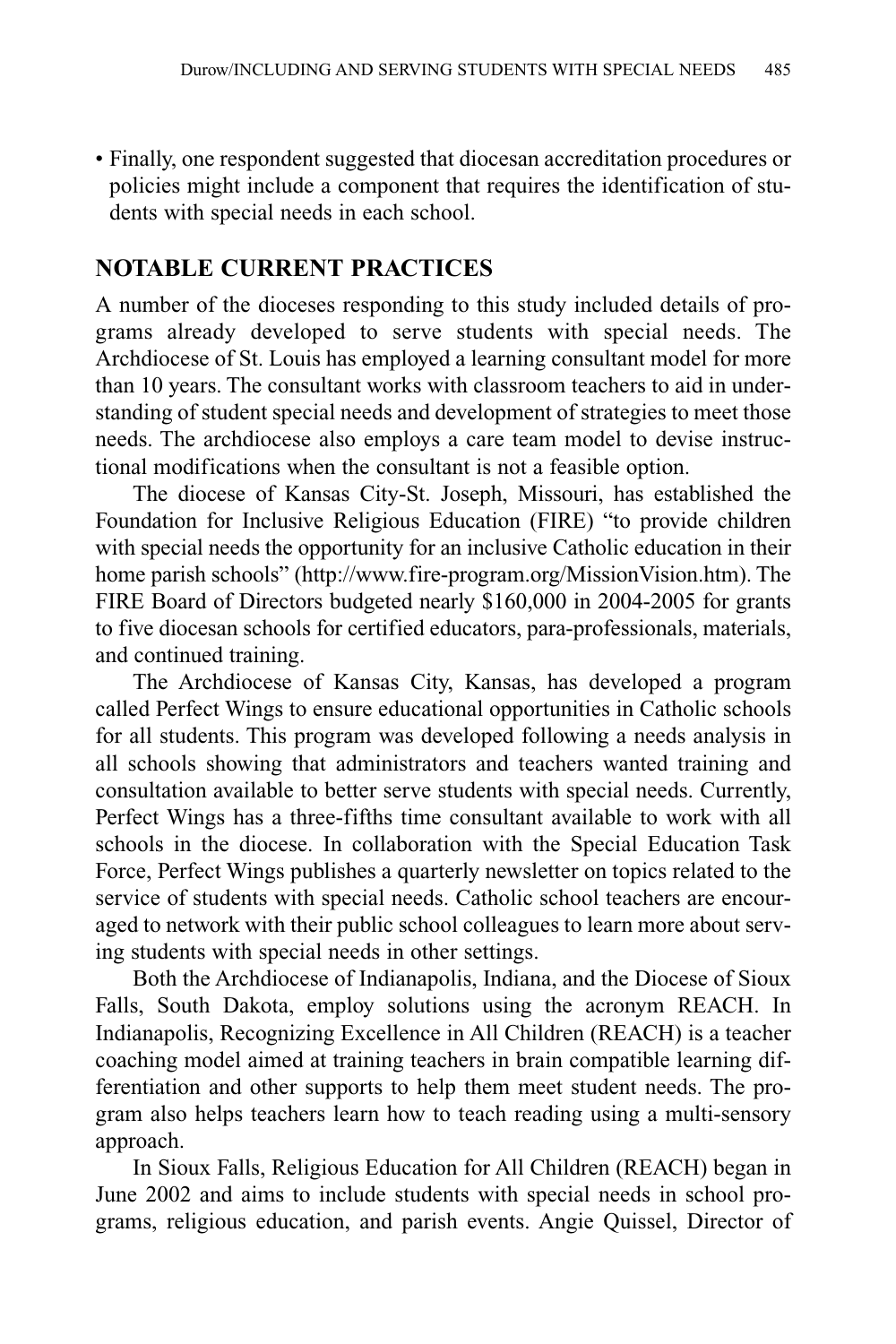Inclusion for the diocese, reports that REACH set an endowment goal of \$100,000 and has been able to grant some funds during the past year (A. Quissel, personal correspondence, 2004). A program brochure is available that describes how some of the funds have benefited children to date.

# **EMERGING THEMES**

### **MISSION AND PRACTICE**

The stated mission of most Catholic schools is inclusive and promotes the availability of programs to all students. Schools are somewhat inconsistent, though, in the actual practice of serving students with special needs. The data in this study show, however, that Catholic schools are likely serving more students with special needs than is the common perception. The Catholic schools surveyed generally employ some type of special needs identification process. Most of the students with special needs attending Catholic elementary schools receive some type of extra service. Data indicate that Catholic elementary schools are more committed to serving students with special needs than the high schools, and Catholic high schools in the study do, in fact, serve fewer students with special needs. Students with special needs comprise approximately 8-9% of the population of all Catholic schools in the study.

All elementary schools report making modifications for students with mild special needs; vision, speech, and hearing disabilities; students with English language needs; and most address those physically and mentally handicapped. Few serve students with serious or complex needs, such as severely and profoundly disabled students.

All elementary schools report serving students with special needs through modifications by the regular classroom teacher. Most adjust materials, use public school resources, and employ certified special educators and/or paraprofessionals. Most of these schools report additional costs incurred by serving students with special needs.

Almost all Catholic secondary schools report serving students with mild special needs including vision, hearing, and speech. Approximately two thirds of the reporting schools serve students with English language needs and students with mental and physical disabilities. Fewer than one third indicate serving students with serious or complex needs. Of the 19 reporting systems, the same 2 serve severely and profoundly disabled students on both the elementary and secondary levels.

Secondary schools also use classroom teacher adjustments extensively. Two thirds employ certified special educators, use special materials, and schedule smaller classes for students with special needs. Responding secondary schools utilize public school resources more infrequently than ele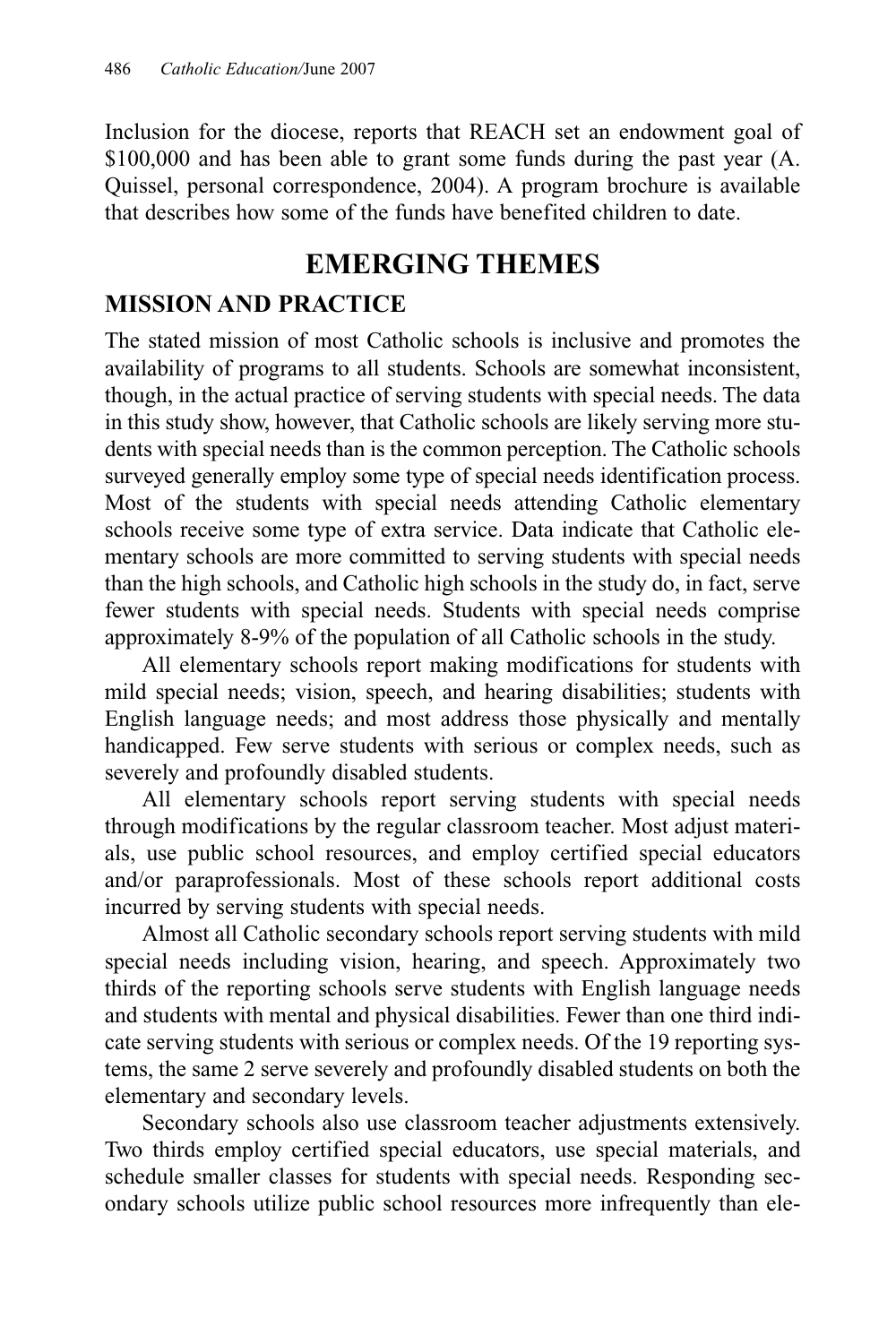mentary schools. Most secondary schools indicate incurring extra costs when serving students with special needs.

Both elementary and secondary schools report consistent service of students who are gifted and those with eating, anxiety, and depression disorders. A follow-up study needs to be conducted to determine if these students are served in the classroom or by specialists or counselors, and if there are any significant differences in the effectiveness of various strategies.

### **RESOURCES**

Regular Catholic school funds, likely tuition and parish subsidies, are used by the reporting systems extensively to meet the extra costs incurred in serving students with special needs. Most systems make use of federal, state, or local public resources. About half of the systems responding report cultivating special benefactors or obtaining grants. A few employ special fundraising to meet special needs costs. Only one system indicated a tuition surcharge to parents of students with special needs, and only one system reported schools receiving extra funding from the diocese for extra costs incurred in serving students with special needs.

The most significant barriers to improved service of students with special needs in Catholic schools were reported as inadequate funding, insufficient teacher preparation and confidence, inaccessible buildings, and inconsistent commitment from parishes and boards. Solutions include obtaining training grants for teachers, improving federal and state support, and leading more effective education of parents, pastors, and boards regarding the reasons for including students with special needs in Catholic schools.

# **IMPLICATIONS AND RECOMMENDATIONS FOR CATHOLIC SCHOOLS AND POLICYMAKERS**

The mission of the Catholic Church is clear concerning access to religious education and opportunities for all. Catholic school leaders should more clearly promote a welcoming message to families of students with special needs. It does seem that Catholic schools are serving more students with special needs than is commonly perceived. That message should be communicated clearly to all public schools as well. Dioceses and schools having success in programming and financing for students with special needs need a forum for broader dissemination of their efforts. Many high schools have much to learn from elementary schools in the identification and service of students with special needs.

Catholic diocesan leaders can make a more sustained effort to educate pastors, boards, and parents about the need to include students of all abilities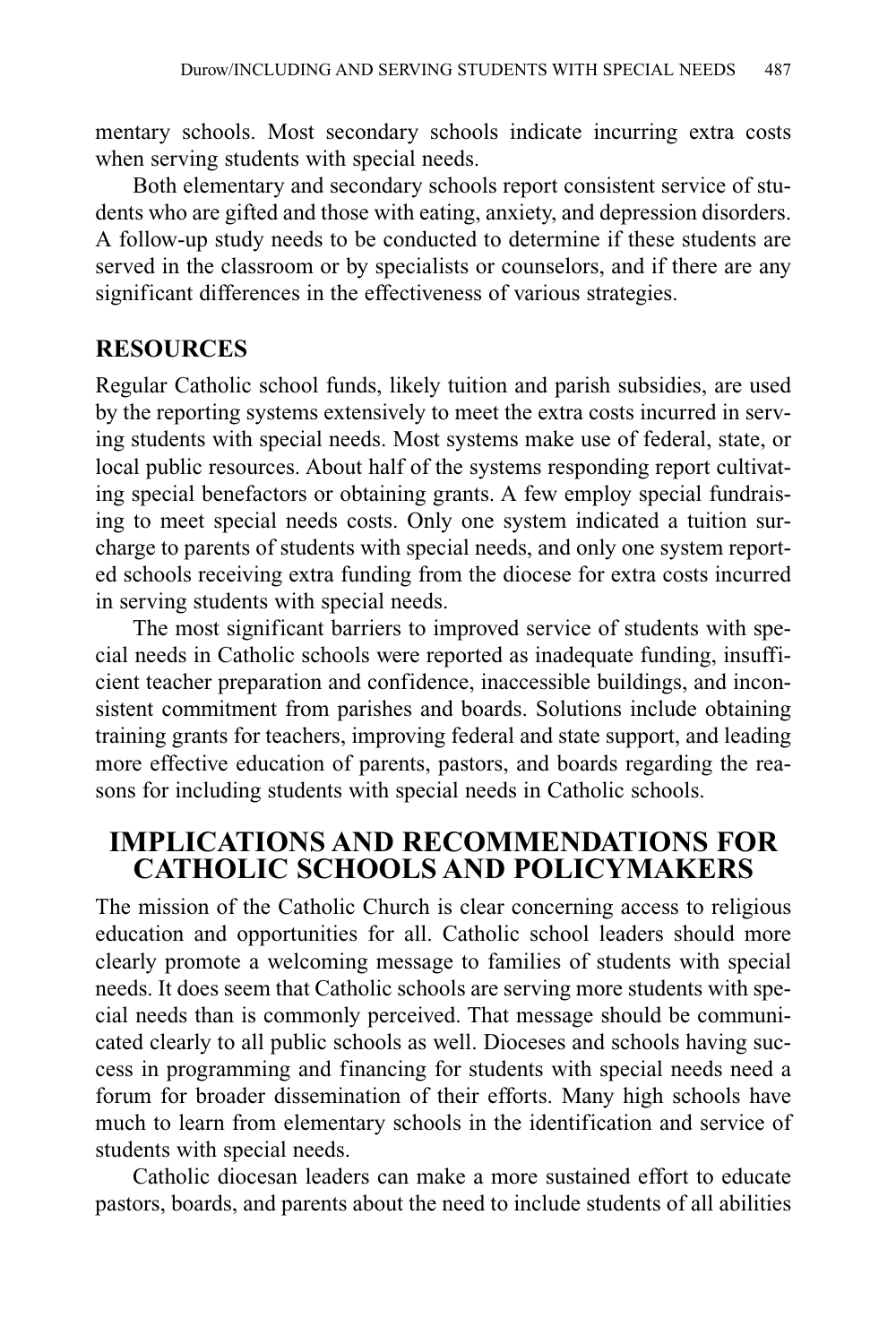in Catholic schools. Catholic school leaders must secure and make better use of the public resources available to all students through federal and state programs. Likewise, diocesan leaders must provide resources to schools for teacher training and subsidies to schools for the additional costs of special needs programs for students. Retro-fitting buildings for access by students with special needs is a significant issue requiring long-range planning, including opening a dialogue with other non-public or public schools about additional collaborative efforts.

The development and long-range planning abilities of the typical diocese are stronger than those of individual schools or parishes. If helping schools meet the costs of educating more students with special needs means a greater development effort on the diocesan level to establish foundations, secure grants, identify special benefactors, or conduct additional fundraising, let that be the plan. While a phase-in period may be needed for a broader implementation of service to students with special needs in Catholic schools, no school should be allowed to opt out.

# **QUESTIONS FOR FURTHER STUDY**

Questions meriting further study include:

- If students in Catholic schools are not receiving some public school services to which they are legally entitled, why not?
- Catholic schools seem willing to ask parents to "ante up" to serve student interests such as special academic programs, technology, arts, languages, and co-curricular activities. Are schools willing to do the same for programs for students with special needs?
- To what extent do (or can) Catholic schools collaborate with other religiously affiliated, private or public schools to form "special needs cooperatives" to benefit students with special needs in all of those schools?

# **REFERENCES**

Agostini v. Felton, 521 U.S. 203 (1997).

- Baker, D. P., & Riordan, C. (1998). The eliting of the common American Catholic school and the national education crisis. *Phi Delta Kappan, 80*(1), 16-23.
- Coons, S. (1997). Catholic schools serving disadvantaged students. Appendix C. *Future of Children, 7*(3), 140-144.
- Greeley, A. (1998). The so-called failure of Catholic schools. *Phi Delta Kappan, 80*(1), 24-25.
- Individuals with Disabilities Education Act Amendments of 1997, 20 U.S.C. §§1400-1487 (2000). McDonald, D. (2000). Some are more equal. *Momentum, 31*(1), 63-64.
- Powell, M. A. (2004). Catholic high schools: Can inclusion work without significant publicly-funded resources? *Catholic Education: A Journal of Inquiry and Practice, 8*(1), 86-106.
- Russo, C. W., Massucci, J. D., Osborne, A. G., Jr., & Cattaro, G. M. (2002). *Catholic schools and the law of special education: A resource guide*. Washington, DC: National Catholic Educational Association.